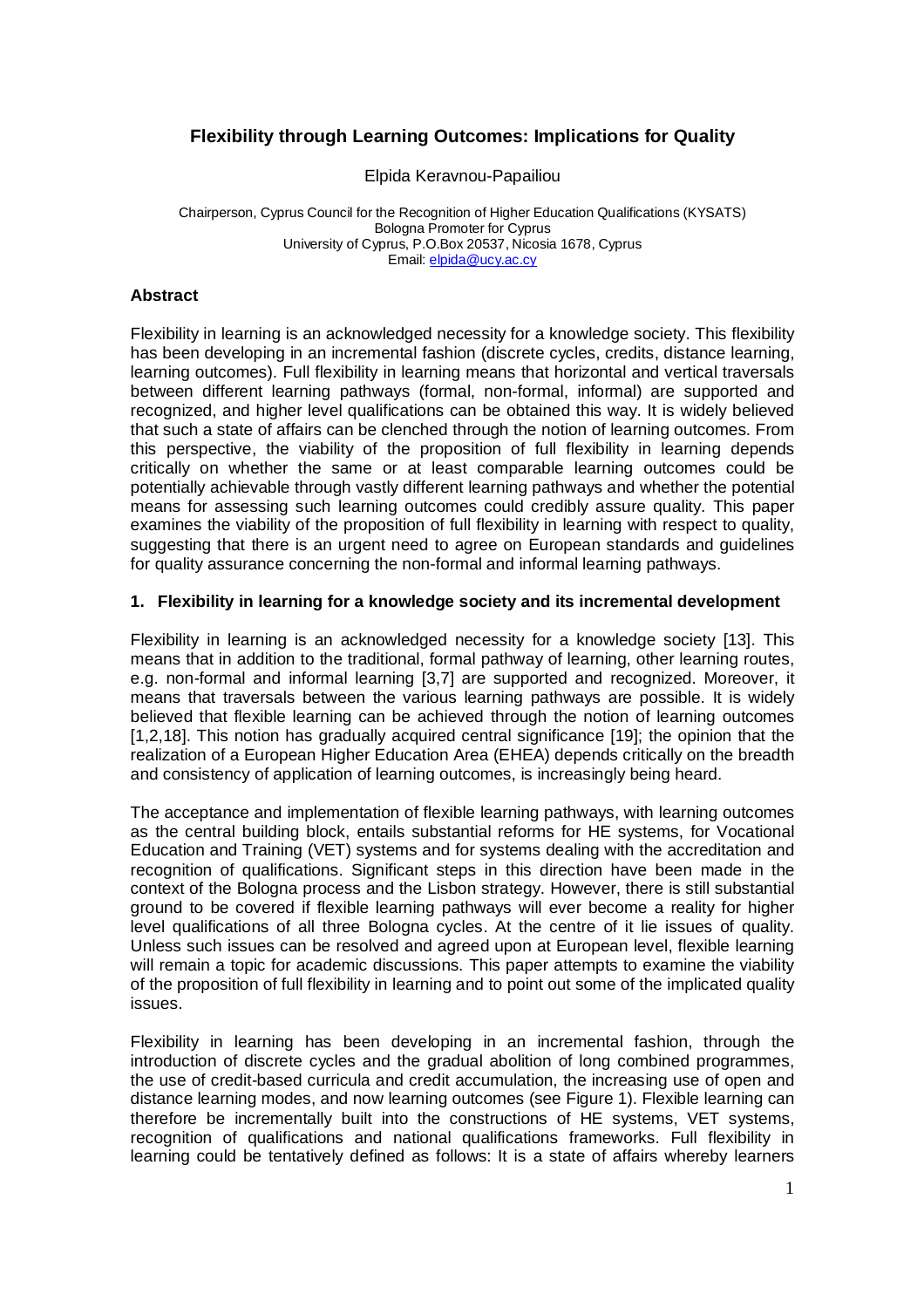can move horizontally or vertically<sup>1</sup>, within and across diverse forms and hence routes of learning (formal, non-formal, informal) transferring and accumulating learning achievements (across or within the different learning routes) where diverse spatiotemporal frames are permitted and the formal accreditation/certification of the learning achievements is possible. Under no circumstances, should flexibility in learning mean reductions in quality or easy acquisition of qualifications, since obviously such developments would not be serving the interests of knowledge societies.



Figure 1: Flexible learning incrementally built into the constructions of HE systems, VET systems, recognition of qualifications and national qualifications frameworks

### **2. Converging learning pathways through common learning outcomes and quality standards**

The formal route of learning is well established and understood, with acceptable procedures for the transfer and accumulation of credits, and the recognition of qualifications. HE institutions have the major, and in some countries exclusive role regarding the formal route of learning and awarding of higher level qualifications. The European Standards and Guidelines (ESG) for quality assurance [12] are based on the formal route of learning. Likewise the criteria and procedures of the Lisbon Recognition Convention [21] are geared towards the framework of formal learning. The routes of nonformal and informal learning, as alternative routes to formal (high level) qualifications, represent relatively recent developments and most countries are still trying to get into grips with them [3-5,7]. These alternative routes of learning implicate entities other than HE institutions, namely professional or public organizations, VET establishments, enterprises, economic sectors, etc.

The meta-frameworks of qualifications developed at European level [22,24] aim to encompass the acquisition of qualifications under different learning settings. In particular, the Qualifications Framework for the EHEA defines descriptors, i.e. generic learning

 $1$  Vertical traversal means that the accumulation of learning achievements continues at a higher level/cycle, going from one learning pathway to another. Horizontal traversal means that learning achievements are being transferred within the same level/cycle from one learning pathway into another.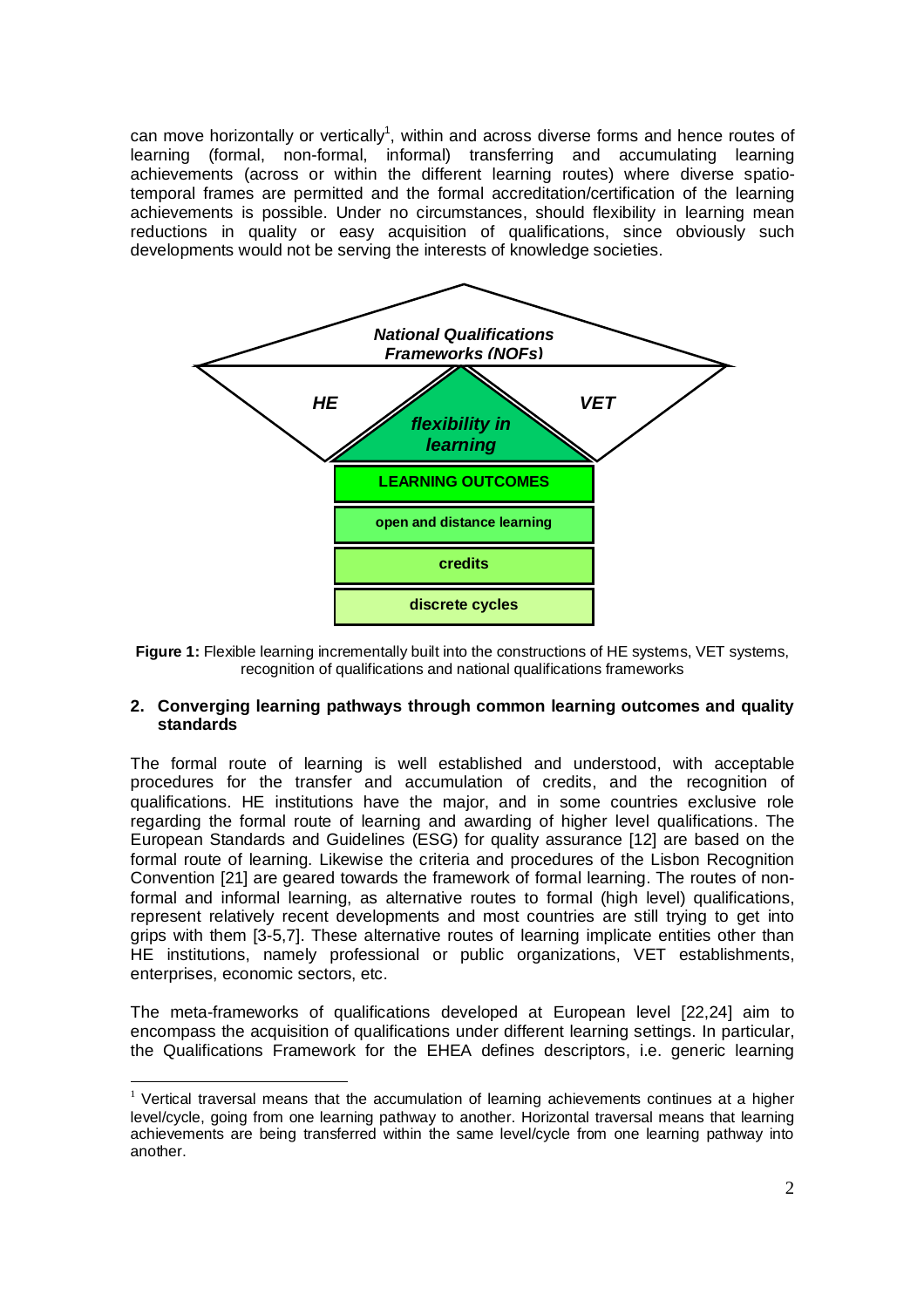outcomes, for the three Bologna cycles (Bachelor, Master, and PhD). These descriptors are meant to be independent of the learning setting. Thus, in theory, the given learning outcomes could potentially be achieved via different learning routes or through a combination of such routes. So far, this has not been demonstrated at large in practice, and in reality, the major reforms brought about, until now, through the Bologna process, concern principally the formal route of learning. On the other hand, the major driving force behind the development of the common European principles for the validation of nonformal and informal learning [8], in conjunction with the European Qualifications Framework (EQF) for lifelong learning, appears to be the validation of learning outcomes reflecting mainly practical skills and competencies [7], and not knowledge per se. As such, this validation concerns mainly lower level qualifications.

Flexibility in learning for the higher levels  $(1<sup>st</sup>, 2<sup>nd</sup>$  and  $3<sup>rd</sup>$  cycle qualifications) requires the merging and extending of the outcomes of the Bologna process and the Lisbon strategy [16] so that alternative learning pathways could be applicable to all qualification levels under commonly agreed quality standards. The establishment of accepted, quality-based mechanisms for the accreditation and recognition of prior, non-formal or informal, learning<sup>2</sup> is a fair request. Such a development would give a strong incentive to learners for continuous learning and moreover it would enable the utilization of such learning for different purposes.



**Figure 2:** Commonly agreed quality standards, independent of learning settings, underpinning the validation and certification of learning outcomes, could provide the convergence between drastically different learning routes

The specification of basic quality standards, that could be applicable in a comparable way under diverse learning settings may well result in overcoming the obstacles/skepticism that currently exist, thus enabling the transfer and accumulation of learning achievements/outcomes across such different learning pathways. The agreed quality standards should set the minimum requirements regarding: (a) the specification of actual learning outcomes (for specific qualifications and disciplines), (b) the criteria and procedures for the validation and certification of the achieved learning, and (c) the criteria and procedures for assessing the assessors. Commonly agreed learning outcomes, in conjunction with commonly defined quality standards could provide the convergence between the alternative learning pathways (see Figure 2). The endorsement of quality standards at European level for the non-formal and informal pathways regarding the specification and validation of learning outcomes leading to the certification of high level

 $\overline{a}$  $2$  This means the "formalization" of informal or non-formal learning by endowing it with a formal qualification/certification of some kind.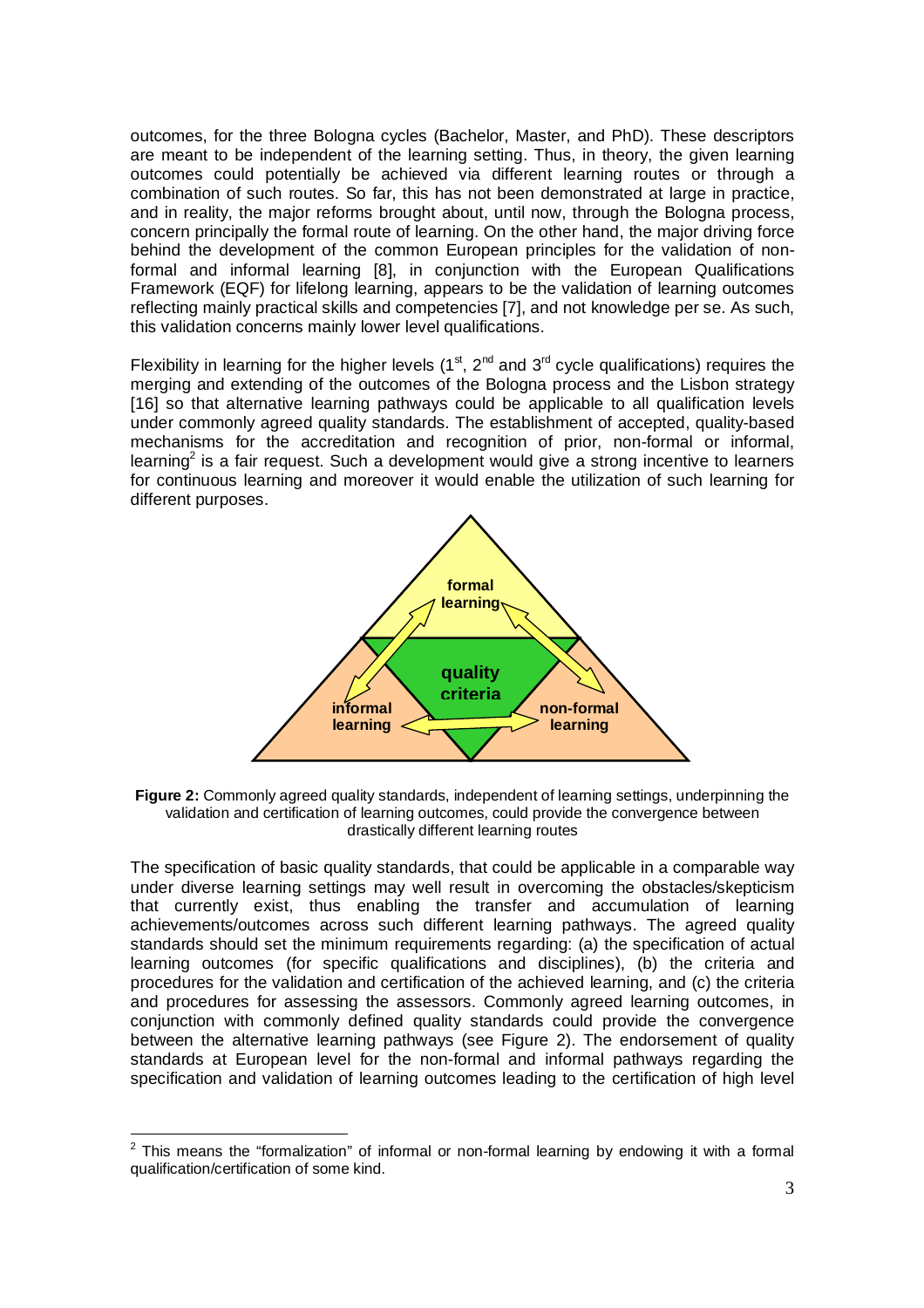qualifications is necessary for transparency, credibility, coherence, comparability and overall increased accountability for the relevant decisions.

Quality in learning, from the perspective of the sought flexibility, is therefore grounded on the following two premises at least:

- i. The actual learning outcomes may be specified, on the one hand independently of the learning setting, and on the other hand in a manner so that everyone could interpret them in a comparable way, for example their level, the degree of difficulty/effort associated with their attainment, etc.
- ii. The means for assessing and certifying the attainment of these outcomes are valid and fit for the particular purpose and the assessors are reliable/credible and competent to undertake the assessment of the learning outcomes.

Regarding premise (i), it is noted that the learning outcomes in qualifications frameworks are abstract statements, potentially open to multiple interpretations. The learning outcomes for an actual qualification (cycle and discipline) should be specific and not open to widely different interpretations. Moreover, for high level qualifications, such learning outcomes would not be expected to be confined to practical skills and competencies, but domain knowledge is also expected to figure as a major component.<sup>3</sup> The need for clearly defined learning outcomes is stressed in [17]; however this is not necessarily easy as demonstrated in [9].

If the above premises can be satisfied, then there is promise that a state of full flexibility in learning could be possible, meaning that prior experiential or work-based learning could be validated and certified in a commonly accepted way. For example, would it be possible for someone to be awarded the highest academic qualification of a doctoral degree through informal learning, or put in a different way, could such a development be justified? Incidentally, in some countries this is already happening. The scenario is the following: The person (a "researcher") is carrying out self-directed research in his/her work place, he/she publishes the results of his/her research in scientific journals or conference proceedings and ultimately his/her learning outcomes (research results in this case) are recognized by some authority that has the right to award doctoral degrees<sup>4</sup> that they constitute the fulfillment of a doctoral programme and the given authority awards this person a doctoral degree<sup>5</sup>. In this example, the traditional quality standards for PhD qualifications, namely contribution to knowledge, publishability of research results, and potential to do independent research, have been more than satisfied (the results are not just publishable, they have already been published demonstrating at the same time contribution to knowledge, the person not only has potential to do independent research but has already demonstrated the ability to do so).

Comparable learning achievements could therefore accrue from utterly diverse learning settings. In the above example, it is even true to say that the informal setting has yielded higher achievements, albeit at the highest academic level, the third cycle, and hence quality was not adversely affected by following a non-standard learning route. In such a

<sup>-</sup>

 $3$  It is assumed that all higher level qualifications included in a qualifications system, are obtainable through the formal learning route (without implying that the awarding body is necessarily a HEI). The formal route, therefore, constitutes the point of reference regarding learning outcomes and quality assurance for these qualifications (in fact, this seems to be the spirit in the new ECTS Guide regarding the accreditation of non-formal and informal learning).

<sup>4</sup> Presumably the given authority is a university or an academy of sciences.

<sup>&</sup>lt;sup>5</sup> A question that could justifiably arise in such a context would be "what if the person is not a holder of a  $1<sup>st</sup>$  cycle qualification?"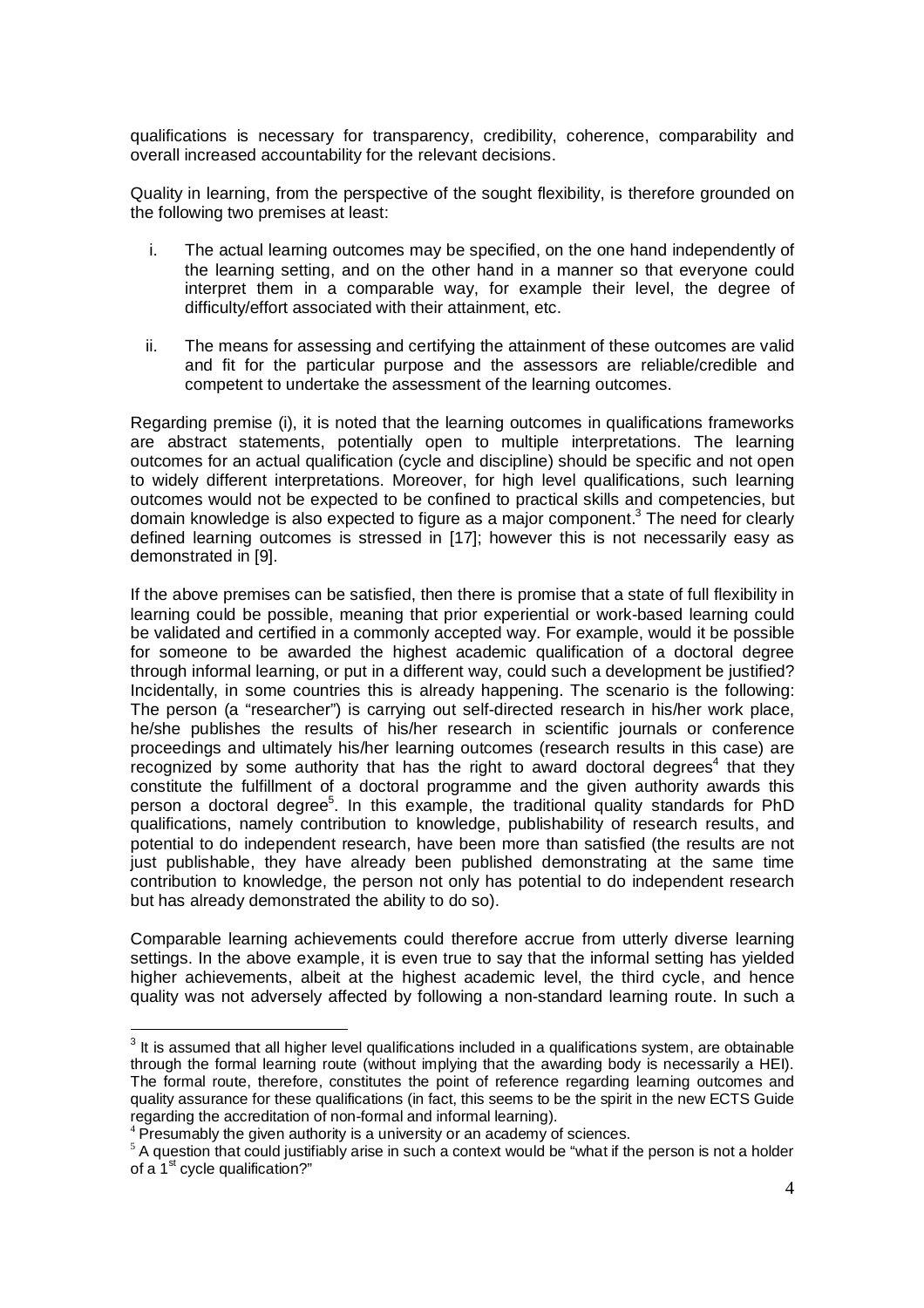case it would not be justifiable to deny recognition. When there are internationally accepted quality standards for a given cycle, as it is the case with the doctoral cycle, and provided such standards can be met by different learning routes, then one could argue that no substantial differences arise with respect to the ultimate results (learning achievements) from diverse learning routes and recognition should be granted.

What about the other two Bologna cycles, the 1<sup>st</sup> (Bachelor) and the 2<sup>nd</sup> (Masters) cycles? Is it possible to define internationally accepted quality standards, through which it could be possible to ascertain in an objective and credible manner the quality of the ultimate result of learning, independently of the learning pathway followed? Could such alternative learning pathways, with respect to the two more basic cycles, lead to adequately  $comparable$  and compatible learning outcomes? $6$  In some cases it has already been demonstrated that this is possible [20]. Comprehensive written examinations/interviews (of different kinds) and/or case studies in conjunction with certified professional achievements as recorded in one's portfolio [4, 25, 26], could potentially constitute the means for certifying the specific learning outcomes on the basis of the corresponding quality criteria.

If the scenario sketched above is realizable, then the current status quo whereby  $1^{st}$ ,  $2^{nd}$ and  $3<sup>rd</sup>$  cycle qualifications can typically, if not exclusively, be obtained through the route of formal learning, would change drastically permitting the acquisition of qualifications at all three Bologna cycles through other learning routes or combinations of routes, for example entirely through the route of informal learning. However, various issues need to be considered in order to decide whether full flexibility in learning is an attainable state of affairs. Some of these issues are the following:

- i. Could the learning experiences from following a formal Bachelor level program of duration 3 to 4 academic years of full time study (that unboundedly includes foundational knowledge and principles of the given discipline in a comprehensive manner) be comparable to the learning experiences accruing from an informal work-based context, albeit of many years duration? A similar question can be coined with respect to Masters programmes.<sup>7</sup> In [17] it is commented that it is not possible to acquire the same qualification as in the formal school system, only a part, while in [20] it is reported that for some specific activities the informal learners performed on an even higher level than the formal learners due to their vast (over twenty years) working experience.
- ii. Could such comparisons be unfair since a formal academic setting, and an informal experiential setting differ in so many parameters (the time frame for

<sup>-</sup>

 $6$  This means that the learning outcomes from the different routes do not exhibit substantial differences, although the notion of "substantial differences" is still clouded with fuzziness.

 $7$  At recent discussions between the author and a major provider of work-based learning programmes, it transpired that "work-based learning" could be considered the topic of learning and not merely the means of learning. A key objective of the work-based learning programmes of the particular provider is to teach people how to become more effective learners and problem solvers in their work-place, skills that are transferrable to other work places within the same or comparable profession. The learning of specific knowledge (or knowledge enhancements) is of secondary importance. Thus, for example, as admitted by the given provider, an MA in Social Work (obtained in the conventional way) would be substantially different from an MA work-based learning studies (Social Work). Although, one could argue that such qualifications are of comparable value and/or of the same level (i.e.  $2^{n\bar{d}}$  cycle qualifications), still they serve different purposes in the work market. In order to avoid misunderstandings, there should be a general appreciation of the semantic differences between the various types of qualifications within the same level/cycle, so that every case is treated fairly (i.e. recognition is neither denied nor excess privileges are granted by equating unequal things).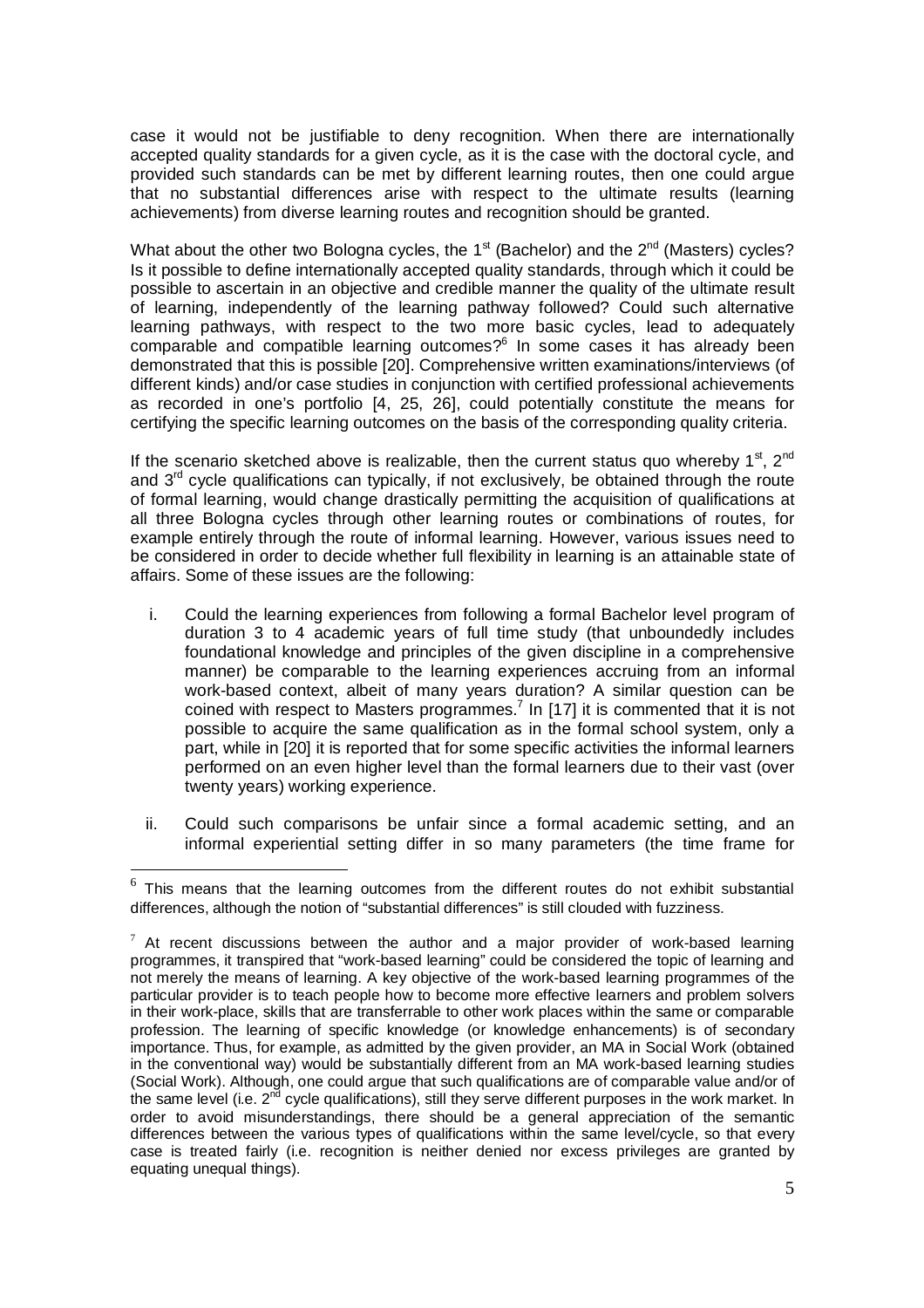example)? But then again would it be fair to grant the same certification/recognition to learning achievements if these exhibit substantial differences and are not underpinned by the same quality standards?

iii. Should it be acknowledged that within the same level/cycle, there could be distinct types of qualifications, which although considered to be of the same level, and of equal or comparable value (with respect to shared purposes and shared access provisions), still they have distinct characteristics, distinct profiles and orientations and thus distinct quality standards? For example, there could be academic Bachelors, professional Bachelors, and vocational Bachelors. Some countries have already introduced the distinction between academic and professional Bachelors that represent different types of  $1<sup>st</sup>$  cycle qualifications, while with respect to  $2<sup>nd</sup>$  cycle qualifications the distinction between academic and professional Masters has been in existence for many years in a number of countries (in fact a rapid increase in professional Masters has been recently observed [10]). Moreover, the category of professional doctorates has emerged in recent years.

Given the above open issues, one hopes, that some clarifications could come through the gradual development of National Qualifications Frameworks (NQFs). An NQF, as an overarching meta-framework, should aim to give a clear typology and semantics of the qualifications included in the relevant qualifications system. However, qualifications frameworks are not a panacea and cannot be a solution to everything, as clearly demonstrated in [29] that analyses the concept in a critically constructive and evidencebased manner. Evidencing the benefits of NQFs on a broad scale may be a long way from now, while at the same time their ability to promote and accredit informal learning is questioned in [27] and [28]. This claim is further supported by the cases of the few countries that have pioneered the concept (before the development of the European meta-frameworks) and have incrementally developed their NQFs which are still evolving [6,23]. One of the countries paving the way is France; as reported in [15], in 2006 there were 3,705 cases in France where all or part of a diploma was awarded on the basis of the recognition of prior experiential learning. The case of France is an exception. In most other countries there is little progress [10]. The same observation, namely that "the procedures for the recognition of prior learning are at an early stage of development in the majority of countries" is also made in the 2007 stocktaking report for the Bologna process [5], that also recommends to "link recognition of prior learning with the development of NQFs and with systems of credit transfer and accumulation". It should be stressed, though, that in parallel with the development of NQFs, flexibility in learning should be grounded on agreed European quality standards for the different learning pathways, if fully flexible learning will ever be a viable proposition.

## **3. Learning achievements and associated effort**

The discussion is rounded by focusing on a key aspect of learning, namely the effort (or workload) associated with learning. Learning is measured qualitatively through its (learning) outcomes and quantitatively through the effort leading to the outcomes. A process of learning, and ultimately a qualification, could therefore be abstracted (qualitatively) in terms of learning outcomes and (quantitatively) in terms of effort. The (learning) "effort" translates into credits of some kind.

Learning, therefore, cannot be independent of the effort of the person for attaining the particular learning. Consequently, the European Credit Transfer and Accumulation System (ECTS) [11], calls for the integration of learning outcomes and credits, where credits denote the workload of learners. It is true to say that the interpretation of ECTS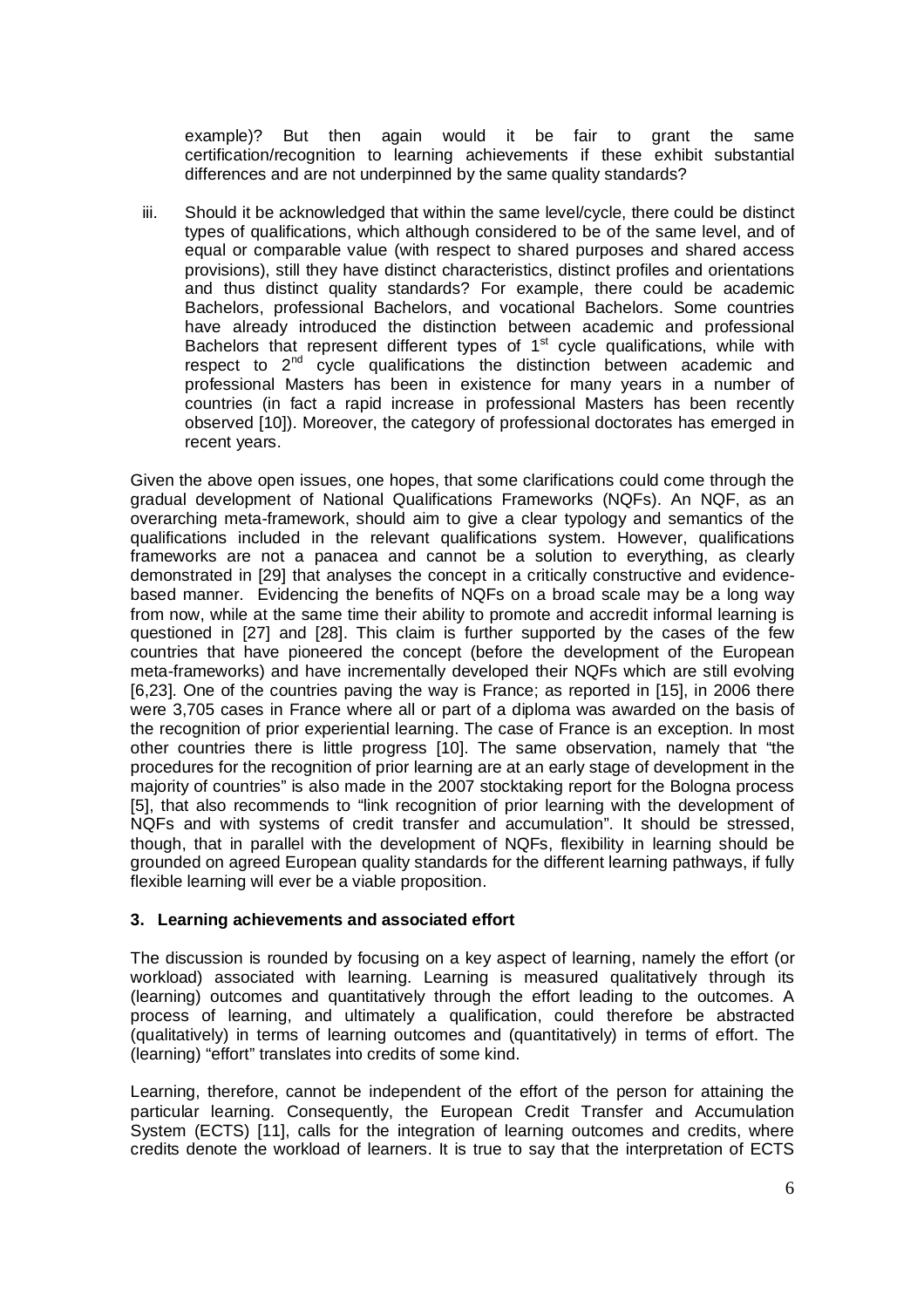credits in terms of absolute times, and their association with academic years of full-time study, reflects the formal mode of learning and its typical time-frame. As such it is not immediately obvious how ECTS credits could apply to the non-formal or informal learning settings (in [3] the relationship between ECTS and the accreditation of prior experiential learning is characterized as problematic, and this is considered a major obstacle for the validation of informal learning). However, the ECTS has been widely used as the basis for reforming HE programmes throughout Europe and is continuously been updated and refined on the basis of developments and experiences in using it.

More recently, but so far largely at a theoretical level, the European Credit System for Vocational Education and Training (ECVET) [14] is trying to define an appropriate credit system for transferring and accumulating learning experiences in the context of vocational education and training, thus principally addressing the non-formal and informal learning routes. It is hoped that such a new credit system would be compatible to ECTS if the flexibility in learning discussed above is ever to be achieved; otherwise the dividing barriers could become unbridgeable.

Everyone would agree that the new developments call for different time-frames to learning. Hence, rigidity and a single time-frame are no longer viable. Although everyone would agree that relaxations in time-frames are necessary, most people would also agree that the notion of effort (or workload) as an integral aspect of the sought learning cannot be abolished. The associated effort should be defined in a way applicable to different learning settings. A definition with exclusive or principal criterion, the absolute time required, would not be acceptable.<sup>8</sup> Going back to the example of the informal learning route with respect to the doctoral cycle, the effort of the informal learner would be substantially more than the effort of a corresponding formal learner.<sup>9</sup> This should be expected, since self-directed or even unintentional learning (which is a characteristic feature of informal learning) is more difficult and error prone than teacher-guided learning (encountered in formal settings that by definition cultivate and promote learning). A learner, outside a formal setting, could easily be let astray and instead of moving towards, is moving away from the attainment of whatever learning pursuits he/she may be having that somehow arise in an unintentional manner. Typically, the percentage of people abandoning formal studies through e-learning is higher than the corresponding percentage of people abandoning their formal studies attended in the conventional way of physical presence at the institution. By analogy, if and when there is full flexibility in learning, it would be expected to have higher percentages of success with respect to formal learning, while at the same time the required effort for achieving the same learning outcomes would be comparably higher for the non-formal/informal learners. Thus, flexibility in learning should not mean that it would be easier for someone to acquire some qualification through the informal route of learning. The appropriate quality standards can ensure that this would not be so. As pointed out in [4] "While we can observe some concern regarding the quality of validation processes (is this the easy way to get a certificate? Can we trust the process?), this has not seriously affected the implementation of these approaches".

Assuming that a common semantics between ECTS and ECVET credits can be reached then the transfer and accumulation of credits between different learning settings could be possible. This in turn could lead to the "formalization" of non-formal and informal learning

 $\overline{a}$ 

 $8$  A hierarchy of conceptual levels of effort/difficulty, instead of measures of absolute workload, is being proposed as an alternative qualitative interpretation of credits. A given degree or qualification could then comprise given amounts of learning (in terms of number of credits) at given levels of effort/difficulty.

<sup>9</sup> So far there are no standard guidelines regarding the application of ECTS with respect to the doctoral cycle.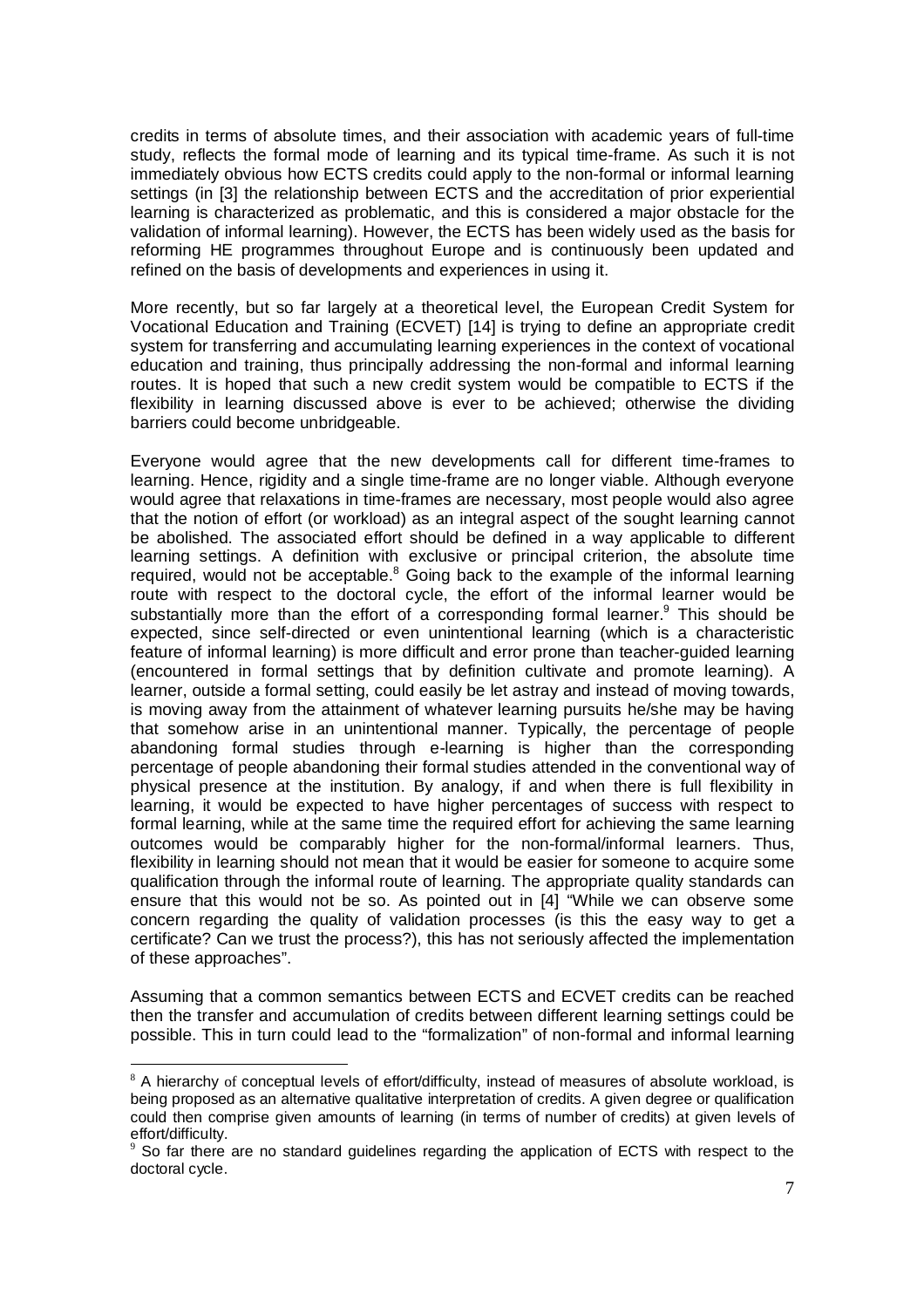achievements. For convergence purposes, all forms of learning would need to be projected to measurable learning outcomes and associated credits or levels of effort/difficulty. For non-formal learning this should not be difficult to do as it is largely planned learning. Difficulties would be expected with informal learning since it is openended and unplanned learning. Its formalization, though, would require the explication of learning outcomes (from prior experiences) and their subsequent assessment before awarding the associated credits.

### **4. Conclusions**

Flexibility in learning is an acknowledged necessity for a knowledge society. A state of full flexibility in learning means that it is possible for someone to acquire some (higher level) qualification by accumulating learning experiences and corresponding outcomes from diverse learning settings (formal, non-formal or informal). However, flexibility in learning should not mean reductions in quality or easy acquisition of qualifications.

In order for flexibility in learning to become a viable proposition it is, therefore, necessary to agree on a set of European quality standards for types of learning other than formal learning. These quality standards should set minimum quality requirements regarding: (a) the specification of learning outcomes so that they are universally perceived in a comparable way, (b) the assessment criteria and procedures for the credible validation of learning outcomes and (c) the validation of the assessors. The ESG for quality assurance should therefore be appropriately extended to include the agreed quality standards for the non-formal and informal learning pathways. Likewise the recognition criteria and procedures for the Lisbon Recognition Convention may need to be appropriately extended. Such developments will lead to higher transparency, coherence, compatibility, and credibility that collectively would enhance the accountability of the various actors involved in the informal/non-formal learning and validation/certification processes.

Finally, another potentially welcome consequence of implementing flexibility in learning is that a legitimate means will be provided for the recognition and certification of (formal) learning achievements conducted in the context of non recognized institutions.

### **Discussion Questions**

- Can non-formal/informal learning achieve the same or at least adequately comparable learning outcomes as those obtained through programmes of formal study at the three Bologna cycles?
- Can qualifications built on, or incorporating non-formal/informal learning have the same or comparable value as those achieved through formal programmes of study? Would it be advisable to introduce a typology of  $1<sup>st</sup>$ ,  $2<sup>nd</sup>$  and  $3<sup>rd</sup>$  cycle qualifications based on the learning pathway followed?
- How can the European standards and guidelines for quality assurance be extended to include quality standards for non-formal/informal learning?

### **References**

- 1. Adam S., "An introduction to learning outcomes: a consideration of the nature, function and position of learning outcomes in the creation of the European Higher Education Area", EUA Bologna Handbook, Article B 2.3-1, Raabe Academic Publishers (Berlin), 2006.
- 2. Adam S., "Learning outcomes current developments in Europe: update on the issues and applications of learning outcomes associated with the Bologna process", Bologna Seminar: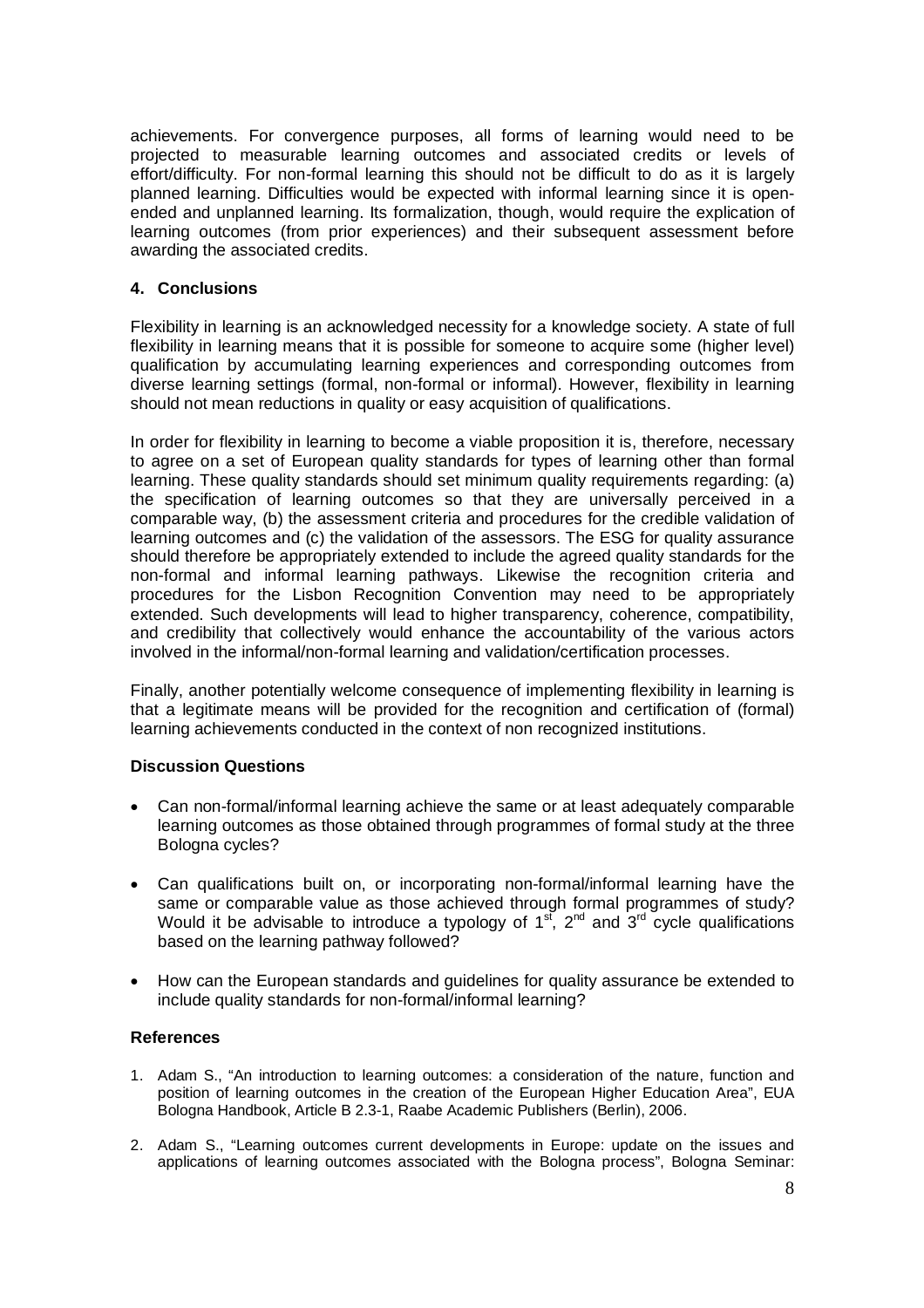Learning outcomes based higher education, the Scottish experience, 21-22 Feb 2008, Herriot-Watt University, Edinburgh, Scotland.

- 3. Adam S., "Why is the recognition of prior experiential learning important and what are the national and institutional implications for this for lifelong learning?", Bologna Process Seminar: New challenges in recognition: the recognition of prior learning, 25-26 Jan 2007, Riga, Latvia.
- 4. Bjornavold J., "Is validation of non-formal and informal learning possible? European experiences and solutions (2007)", Intervention at the conference on "Valuing learning: European experiences in validating non-formal and informal learning", hosted by the Portuguese Presidency of the EU in Lisbon on 26-27 November, 2007.
- 5. Bologna Process Stocktaking London 2007 (ttp://www.ond.vlaanderen.be/hogeronderwijs/bologna/documents/WGR2007/Stocktaking\_repo rt2007.pdf)
- 6. Bouder A. and Kirsch J.-L., "The French vocational education and training system: like an unrecognized prototype?", *European Journal of Education*, Vol. 42, No. 4, 2007, pp.503-521.
- 7. Colardyn D. and Bjornavold J., "Validation of formal, non-formal and informal learning: policy and practices in EU member states", *European Journal of Education*, Vol. 39, No. 1, 2004.
- 8. Common European principles for validation of non-formal and informal learning (http://www.eaea.org/news.php?k=3224&aid=3224).
- 9. CoRe APL Tuning Project: Competencies in Education and Cross-Border Recognition, Socrates Project (http://www.core-project.eu).
- 10. Davies P. and Feutrie M., "University lifelong learning to lifelong learning universities", EUA Bologna Handbook, Article B 1.6-9, Raabe Academic Publishers (Berlin), 2008.
- 11. ECTS Guidelines (2007): European Credit and Accumulation System, Directorate-General for Education and Culture (http://ee.europa.eu/education/programmes/socrates/ects/guide\_en.html).
- 12. ENQA (2005): European Association for Quality Assurance in Higher Education, Standards and Guidelines for Quality Assurance in the European Higher Education Area (http://www.enqa.eu/files/ESG\_v03.pdf).
- 13. EUA Bologna Handbook,  $8<sup>th</sup>$  Supplement devoted to "Flexible Learning", June 2008, Raabe Academic Publishers (Berlin).
- 14. European Credit system for Vocational Education and Training (ECVET): a system for the<br>transfer, accumulation and recognition of learning outcomes in Europe accumulation and recognition of learning outcomes in (http://ec.europa.eu/education/ecvt/work\_en.pdf).
- 15. Finance J.-P., "From diploma to qualification: the place and mission of universities", EUA Bologna Handbook, Article B 1.6-8, Raabe Academic Publishers (Berlin), 2008.
- 16. Forment E., "Quality assurance and the Bologna and Lisbon objectives", EUA Publication: Embedding quality culture in higher education: a selection of papers from the  $1<sup>st</sup>$  European Forum for Quality Assurance, pp. 11-13, 2007.
- 17. S.P. Grm, "The importance of developing common quality standards to strengthen trust between different subsystems: a need for coherent national validation approach", Conference on "Valuing learning: European experiences in validating non-formal and informal learning", hosted by the Portuguese Presidency of the EU in Lisbon on 26-27 November, 2007.
- 18. Kennedy D., Hyland A. and Ryan N., "Writing and using learning outcomes: a practical guide", EUA Bologna Handbook, Article C 3.4-1, Raabe Academic Publishers (Berlin), 2006.